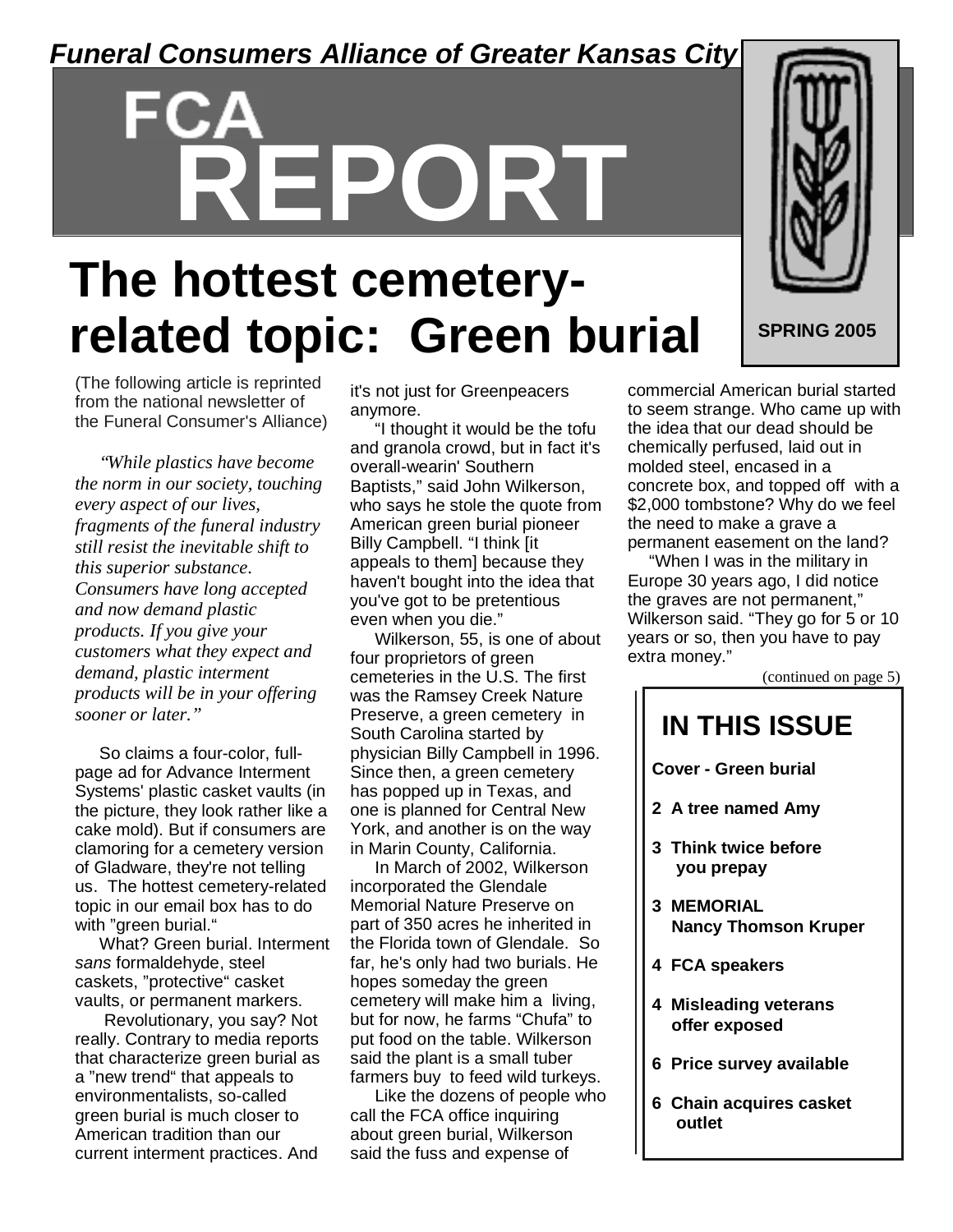# **A tree named Amy**

### ~ Steve Nicely

Mom wanted to be cremated when her time came. Dad would hear nothing of it. Lucky for Mom, in that regard, Dad died first. He was buried in the tradition of his ancestors in Resurrection Cemetery in Lenexa.

Mom got her wish three years ago. She wanted her ashes deposited somehow at Dad's gravesite. The cemetery officials objected, saying an urn containing her ashes could not be buried deep enough within a grave already containing a vault. It would be necessary to use another plot. But the state says ashes can be scattered almost anywhere. Why not on top of the grave? Well, they guessed that would be okay.

A stone had been set for dad. Mom's stone was placed facing his at the opposite end of grave in advance of her death. It's probably the only grave in the cemetery with stones at both ends.

But when Mom died, we didn't like the idea of just scattering her ashes on top. We could picture a lawn mower whipping up a cloud of ashes, a fate Mom would not appreciate. Our solution was simple, if a little unorthodox. The family arrived at the grave with the box of ashes, a spade and a gallon of water. We surrounded the grave, cut a slice in the sod and turned it back. There we poured her ashes, drenched them with water, returned the sod and watered it. Our private graveside observance followed.

Mom's earthly journey did not entirely end there. I kept a hand full of ashes and so did my sister. We placed them at the base of young evergreens, following a tradition that got started in our family about 30 years ago. That's when Mom gave us a house warming gift of her beloved, 2-foottall Colorado blue spruce, a tree she brought home from the Flower, Lawn & Garden Show a few years earlier as a sprig in a plastic cup.

We named it Charlie after my great grandfather, the Civil War veteran from back east who homesteaded in Kansas after the war, a man I never met. Still, I had his Union Army saber and felt a connection with him every time I saw the tree. As our pets died over the years, we buried them at the foot of Charlie. It was comforting to realize that something of them lived again in that magnificent tree.

There now grows a young blue spruce in the front yard of our new house. It's about 6 feet tall, named Amy after Mom. It's a sacred tree I feed and water. Knowing that something of her lives again in the tree is a comfort. My sister buried the rest of Mom's ashes under a similar tree in Alberta, Canada.

Don't get me wrong. I have a strong conviction that she and dad continue living in another dimension and probably are not rooted to the ground. But we can't see them or touch them in that mode. It's just good to be reminded of them, to see and touch something of them in the form of a living tree.

*Do you have a special way of remembering a deceased loved one that we could share in a future FCA-GKC newsletter?*

*Please send your stories to the Funeral Consumers' Alliance of Greater Kansas City, 4501 Walnut, Kansas City, MO., 64111*



*Steve, Donovan and Amy*

There's a side benefit for our six grandchildren. Seven-year-old Kathleen, who remembers her great-grandmother, likes to decorate Amy's branches with flowers. And recently I carried 2 year-old Donovan out for a visit. I told him about Mom, a grandmother he never met. We draped a scarf around the tree to keep it warm. With a little prompting, he touched the prickly needles and said, "Hi Amy. I love you Amy."

I think Mom was delighted and it delighted me, too. z

## **Much gratitude for your support**

Our thanks to those of you who made donations to our Alliance. Whether large or small, your money or your time or both, we sincerely thank you.

**The Board of Directors**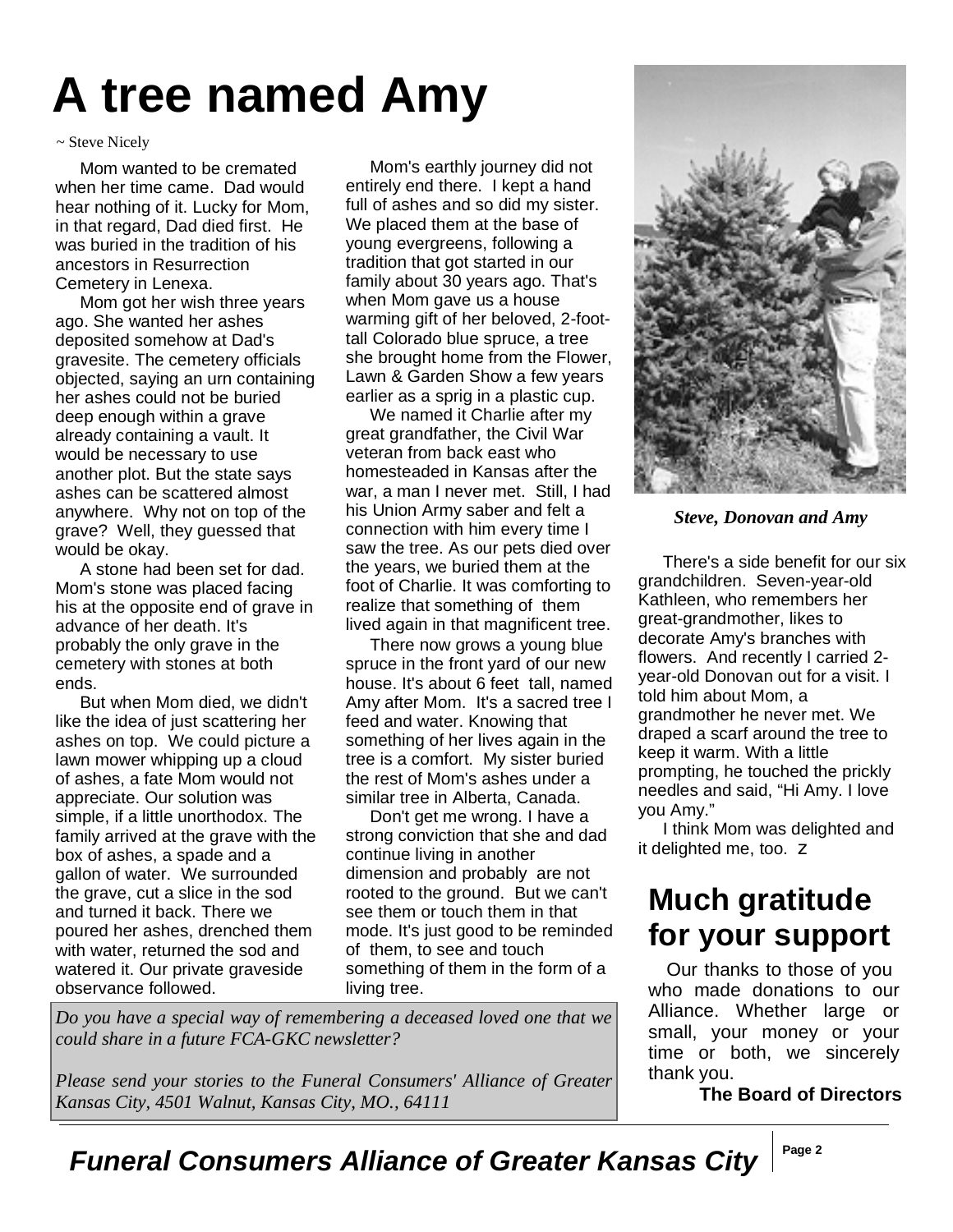# **Think twice before you prepay it**

(*Reprinted from the national FCA newsletter.)*

Prepaying for your funeral may sound like a good idea, but most states don't have sufficient regulations to protect your money. Funeral directors in Mississippi, for example, can pocket half of your prepaid money, leaving only 50 percent of your investment in the bank for your funeral! Couples in Florida have lost two-thirds of their prepaid investments when trying to cancel the deal, and Florida law says it's perfectly legal.

Are you thinking about buying graves in advance? Beware! It's virtually impossible to get a refund on a grave anywhere in the country if you should change your mind or move. Some large corporations may promise you that they'll exchange the grave for another one in your new place of residence, but what if the company has no cemeteries in your new area of residence? What if the cemetery is sold? Will you get a plot you're equally satisfied with in the new location? What will happen to the vault or graveliner you may have originally purchased?

Judging from the complaints we receive from the public, such "grave

# $===In$  Memory $==$

### **Nancy Thomson Kruper**

May 11, 1930 January 28, 2005 Board Member, Treasurer, The Funeral Consumers Alliance of Greater Kansas City

(These poignant words were a part of a commemorative program available at Nancy's "Celebration of Life" service at All Souls Unitarian Universalist Church on February 1, 2005).

> But soon we shall die and all memory of those five will have left the earth, and we ourselves shall be loved for a while and forgotten.

But the love will have been enough all those implies of love return to the love that made them.

Even memory is not necessary for love.

There is a land of the living and a land of the dead and the bridge is love, the only survival, the only meeting.

> Bridge of San Luis Rey By Thornton Wilder

exchanges" are often not the smooth transaction that is promised. Moreover, your family may end up liable for additional costs at the time of your death (for funeral or

### **Subscribe to the FCA online discussion list**

Want to talk about death and funerals but can't find a conversation partner? Have questions about funeral practices, laws and regulations, or on how FCA affiliates operate? The FCA discussion list is open to anyone. You can join by sending an email to:

### **join-deathcare@sparky.listmoms.net**

People from around the country - FCA affiliate volunteers, board members, the public and even a few funeral directors - participate in this email based discussion. Many "listers" post funeral and end-of-life-related news articles every week. Join today!

burial arrangements), despite the sales pitch you likely heard about "locking in today's prices."

So what can you do? Remember this: planning ahead is a great idea, but paying ahead usually is not.

There are ways to put aside your money safely while keeping it under your (not the funeral director's) control.

The only time it may be good idea to prepay for a funeral is when you are facing what's called a Medicaid spend-down. While Medicaid will make you spend most of your own assets before they pay for your longterm care, they will allow you to set aside your funeral expenses in a prepaid plan. z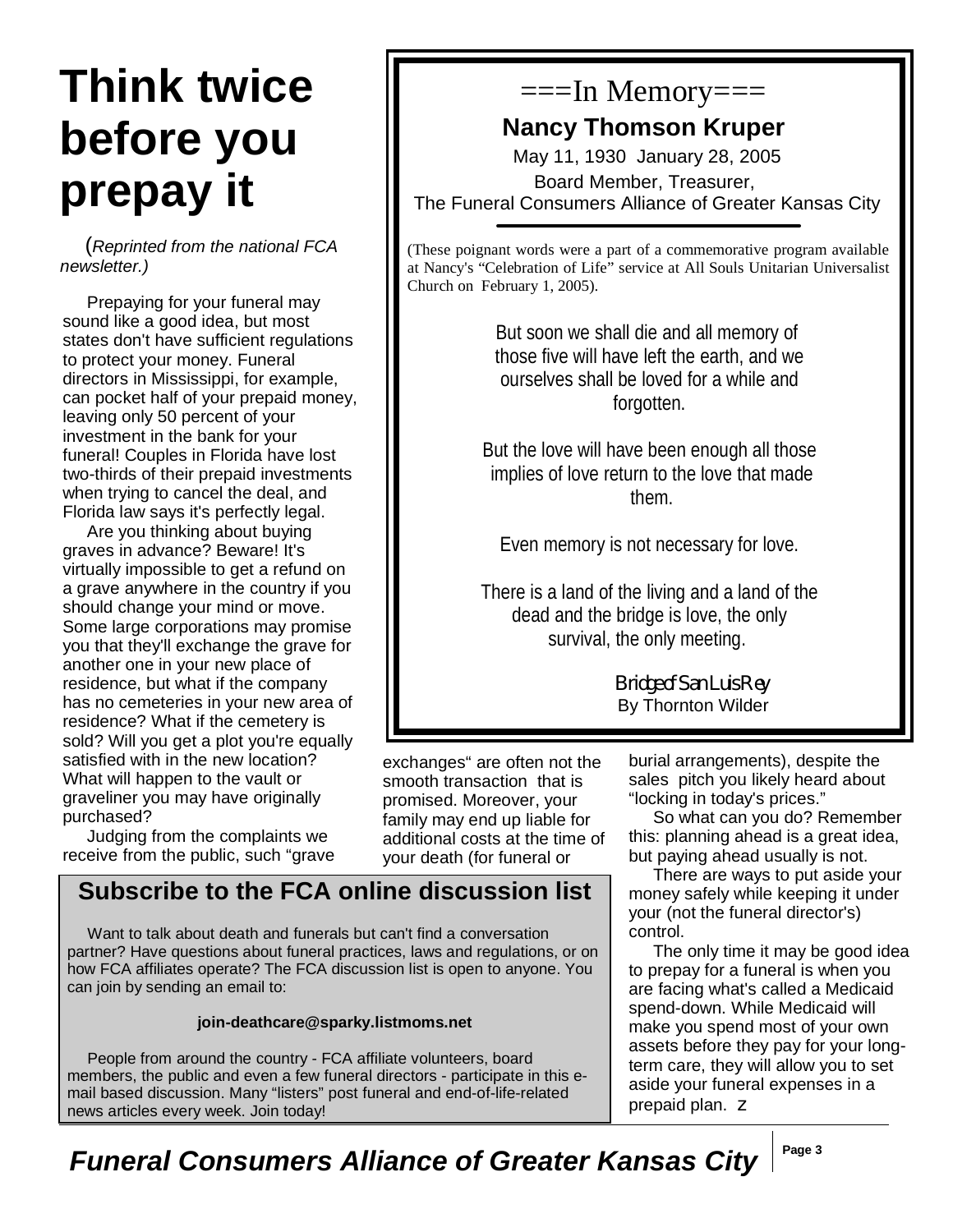# **Misleading veterans offer exposed**

### ~ Gordon Davis

An article entitled "Funeral Ads Draw Scrutiny" appeared in the Thursday, November 11, 2004 edition of *The Kansas City Star*. The article focused on Swan Lake Memorial Gardens in Grain Valley, Mo. Missouri Veterans Commission officials say some area cemeteries, including Swan Lake, charge for services that veterans can get free at state and national cemeteries.

The article appeared on the front page of *The Kansas City Star's* Business Section (appropriately on Veterans' Day). The article was written after an area resident called the Funeral Consumers Alliance of Greater Kansas City (FCA-GKC) to report what he felt were abuses of veterans by Swan Lake. A board member of FCA-GKC called a writer for the Kansas City Star to alert him to the problem. After a

### **Board members of the Funeral Consumer's Alliance of Greater Kansas City:**

Rev. Stuart Whitney (Board President) Pam Thomas, Ph.D. (Vice President) Carole Allen,RN Phyllis Brooks Rev .Paul Budd Glen Crowther Ruth Crowther Hope Grunt R. Diane Hall Bev McGIll Marj Swomley Nancy Trout, MSW

thorough investigation by the writer, he too was convinced veterans were being misled by the facility and the article was subsequently written and published.

The article profiles the fact that many private cemeteries, though not offering illegal "deals," do mislead veterans into paying for what they can get free at state and federal veterans cemeteries.

As stated in the article, "Missouri veterans who choose any of the four state veterans' cemeteries or the one federal cemetery in St. Louis are entitled to free burial services. The same is true in most other states."

These free services include free burial space (for both veteran and spouse), a free granite memorial and marker for the veteran and spouse, and a free burial crypt. Opening and closing of the grave are also provided free-of-charge.

Also quoted in the article were comments by Joshua Slocum, executive director of the Funeral Consumers Alliance, in which he profiled the misleading information often communicated to veterans by cemeteries and funeral homes concerning burial offers. "What they want is the veterans' business," says Slocum. "What they aren't going to do is steer veterans to a cemetery where they get benefits for free."

Apparently cemeteries and funeral groups around the country are aiming ads at veterans. According to consumer groups, it is common.

In many cases veterans are led to believe that private burial facilities are state or federal veteran cemeteries. After offering them free burial plots, many additional charges are added. These are charges for services that veterans have free access to in legitimate federal and state

veteran cemeteries.

After the November 11 article was published in the *Kansas City Star*, our local affiliate was flooded with calls with veterans wondering how they could get out of burial contracts with private facilities that obligated them to significant charges. Too often in such cases, it seems the only way out is to hire an attorney for yet an additional fee.

However, FCA board member Bev McGill reports that some have been successful in breaking their contracts at Swan Lake.

"The key is to be assertive and persistent and to mention the various authorities you will contact if you don't get relief," she said. "The maximum amount allowed for a refund in Misssouri is 80% of the amount invested." z

*(Gordon Davis, a former FCA-GKC board member, is an aging information specialist for Johnson County Human Services and Aging.)*

# **FCA speakers are available**

The Funeral Consumers Alliance (FCA) of Greater Kansas City can provide a speaker to address your civic, church, or community group free-of-charge. A trained speaker can address those in your target group with information about our organization, and share valuable information about appropriate and affordable final arrangements.

If you would like to discuss the possibility of having a guest speaker from FCA to address your group about the important work of our organization, please don't hesitate to contact us locally by calling (816) 561-6322. If a member is not immediately available, please leave us a phone message on voice mail.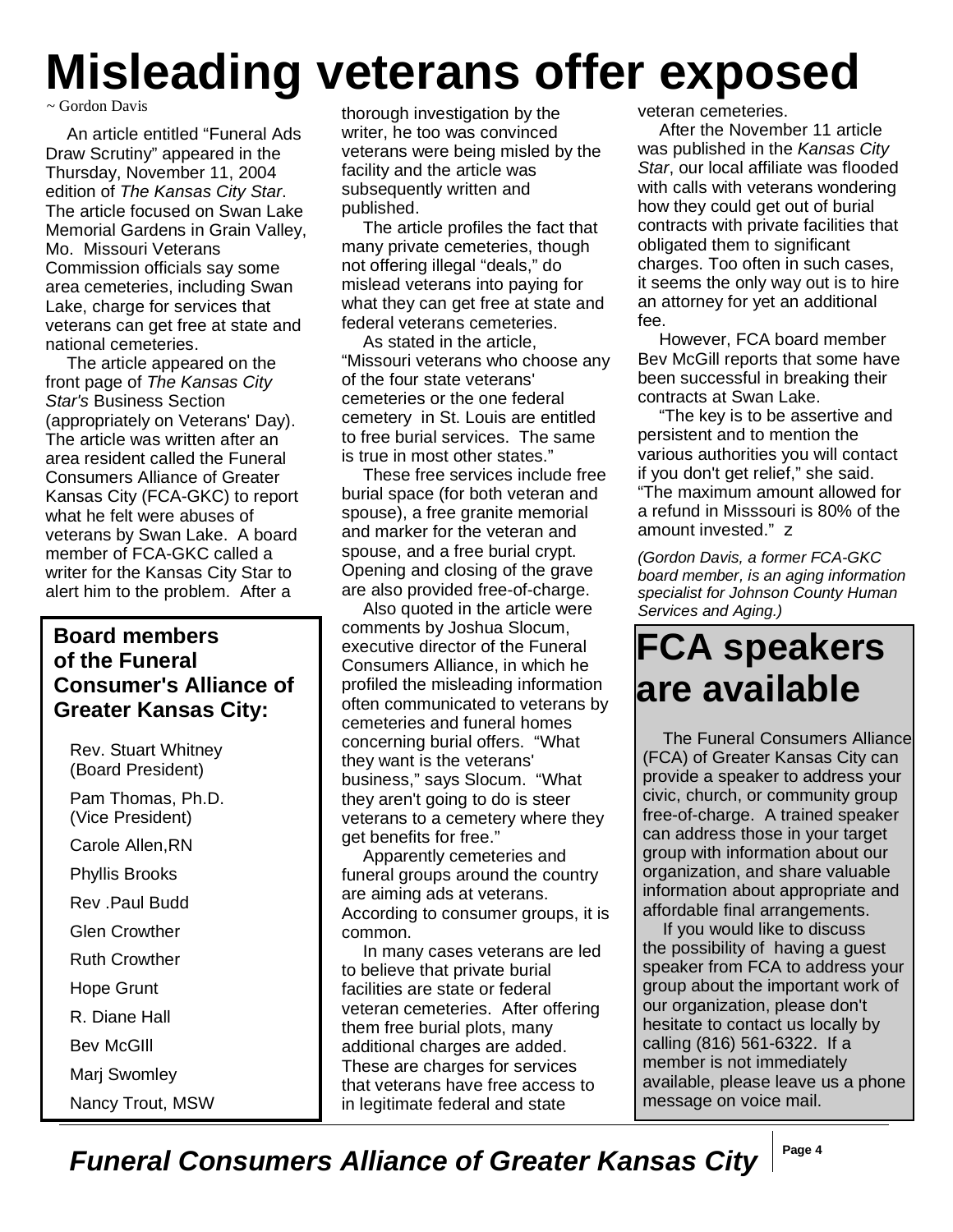# **No "Green Cemetery" near you?**

Don't despair, just follow these tips for a greener burial even in commercial cemeteries:

• If you have your own rural land, check your local zoning laws for any rules on home burial. It's allowed in most states

• Forego embalming. It's never routinely required by law for funerals, and we've never heard of any cemetery requiring it for burial

• Select a wood casket or a cardboard box or a shroud for burial. There are no laws requiring particular types of caskets. You might encounter resistance from the funeral director or cemetery, but stand your ground

• If you can't find a cemetery that will let you skip the vault, pick a concrete grave box that has an open bottom to let the body come in contact with the earth

### **Green burial**

(continued from page 1)

"When Dad died 7 years ago, the family went down to the [family-owned] plot and started digging a hole, and some church officials drove up and said 'y'all can't do this,'" Wilkerson said. "We all just looked at each other and said let's move across the fence to our property. We didn't understand it at the moment, but they were trying to tell us that we had to have a vault."

Most commercial American cemeteries require a vault, but Wilkerson said it's not for the reasons cemeterians claim.

"There is no logical excuse for a vault except that somebody makes some money off it," he said. "Yes, grave collapsing is a concern, but you know what you do? Put all the dirt back. Mound it up. Put the sod back on top and you'll have a mound of dirt equivalent in volume to the casket. In time, it'll be level again."

If Wilkerson's ideas sound radical, remember that this type of burial was universal in America until about the late 19th century. Most countries around the world still bury their dead much "closer to nature" than we do.

And like cremation, green

burial caught on with a vengeance in the United Kingdom. According to the Natural Death Centre, sort of an English Funeral Consumers Alliance, there are already more than 200 woodland burial sites in the UK.

The idea's taking hold with American entrepreneurs, too. Tyler Cassity, wunderkind who restored the famous Hollywood Memorial Park Cemetery in 1998, has teamed up with Ramsey Creek Preserve founder Billy Campbell to bring green burial to the Golden State.

According to newspaper accounts from Mill Valley, California, Cassity and Campbell have 32 acres in the Bay Area they hope to get up and running for formalin-free burial next year. Cassity says he already has a waiting list of 100 potential customers.

What about cost? Well, burial at Glendale Memorial Nature Preserve will cost you \$1,000 for the grave and the opening and closing. It's more expensive at Ramsey Creek, where the grave will cost you \$1,950 plus \$250- \$500 to dig the grave. Those who choose this method of burial, though, will save the cost of a casket, a vault, and a manufactured headstone. Funeral costs, unless you prepare and transport the body yourself, are extra as well. z

### **Check Out These Web Sites for More Information**

Ramsey Creek Nature Preserve **www.memorialecosystems.com**

Glendale Memorial Nature Preserve **www.glendalenaturepreserve.org**

The Ethician Family Cemetery -A church-owned green cemetery in Texas "open to all faiths" **www.dusttodustcemetery.org/index.html**

The Natural Death Centre - a UK nonprofit funeral information organization with extensive information on North American green burial options - **www.naturaldeath.org.uk**

The North American Woodland Burial Society dedicated to promoting ecologically sound burial in the U.S. **http://woodlandburial.htmlplanet.com**